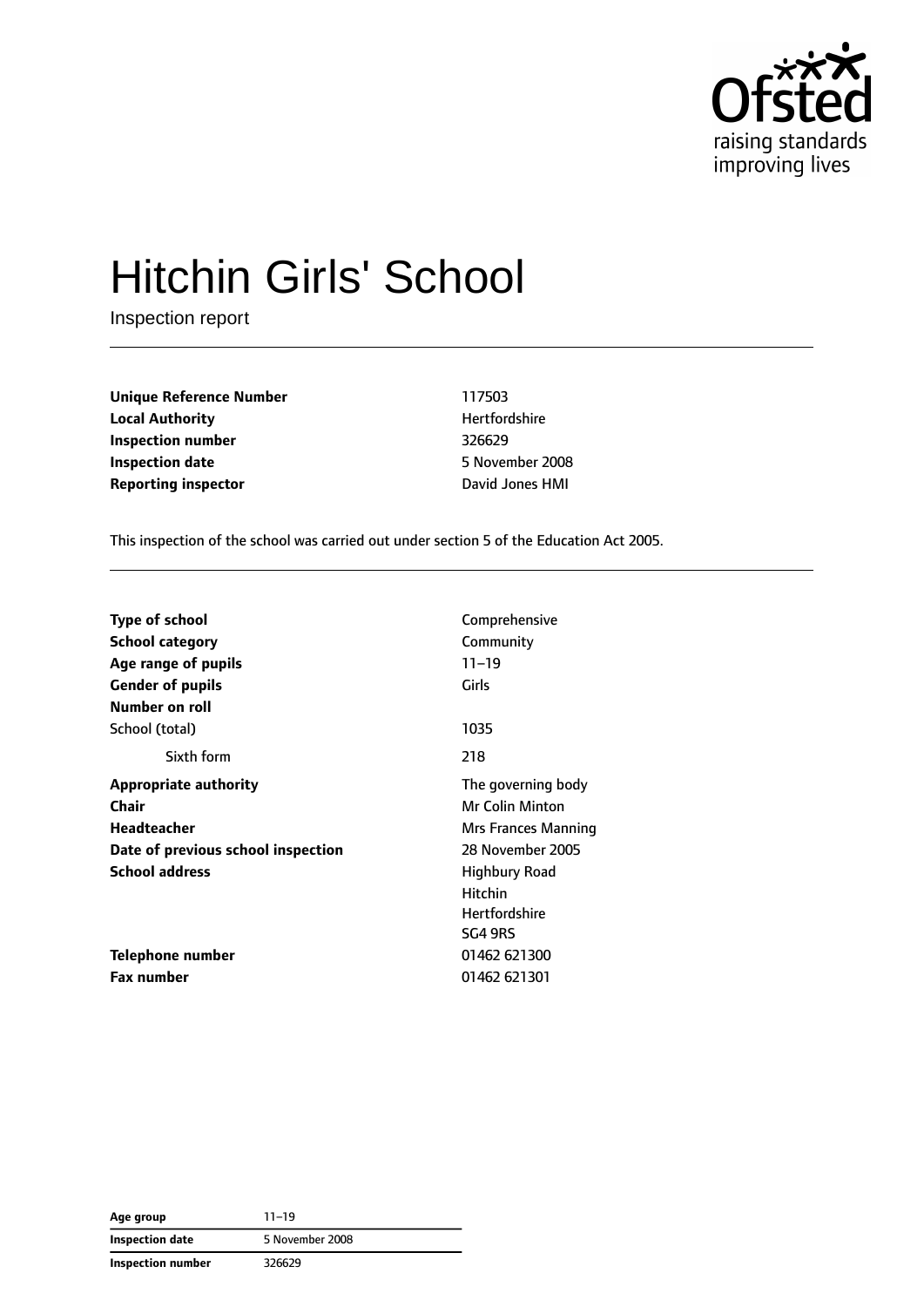.

<sup>©</sup> Crown copyright 2008

Website: www.ofsted.gov.uk

This document may be reproduced in whole or in part for non-commercial educational purposes, provided that the information quoted is reproduced without adaptation and the source and date of publication are stated.

Further copies of this report are obtainable from the school. Under the Education Act 2005, the school must provide a copy of this report free of charge to certain categories of people. A charge not exceeding the full cost of reproduction may be made for any other copies supplied.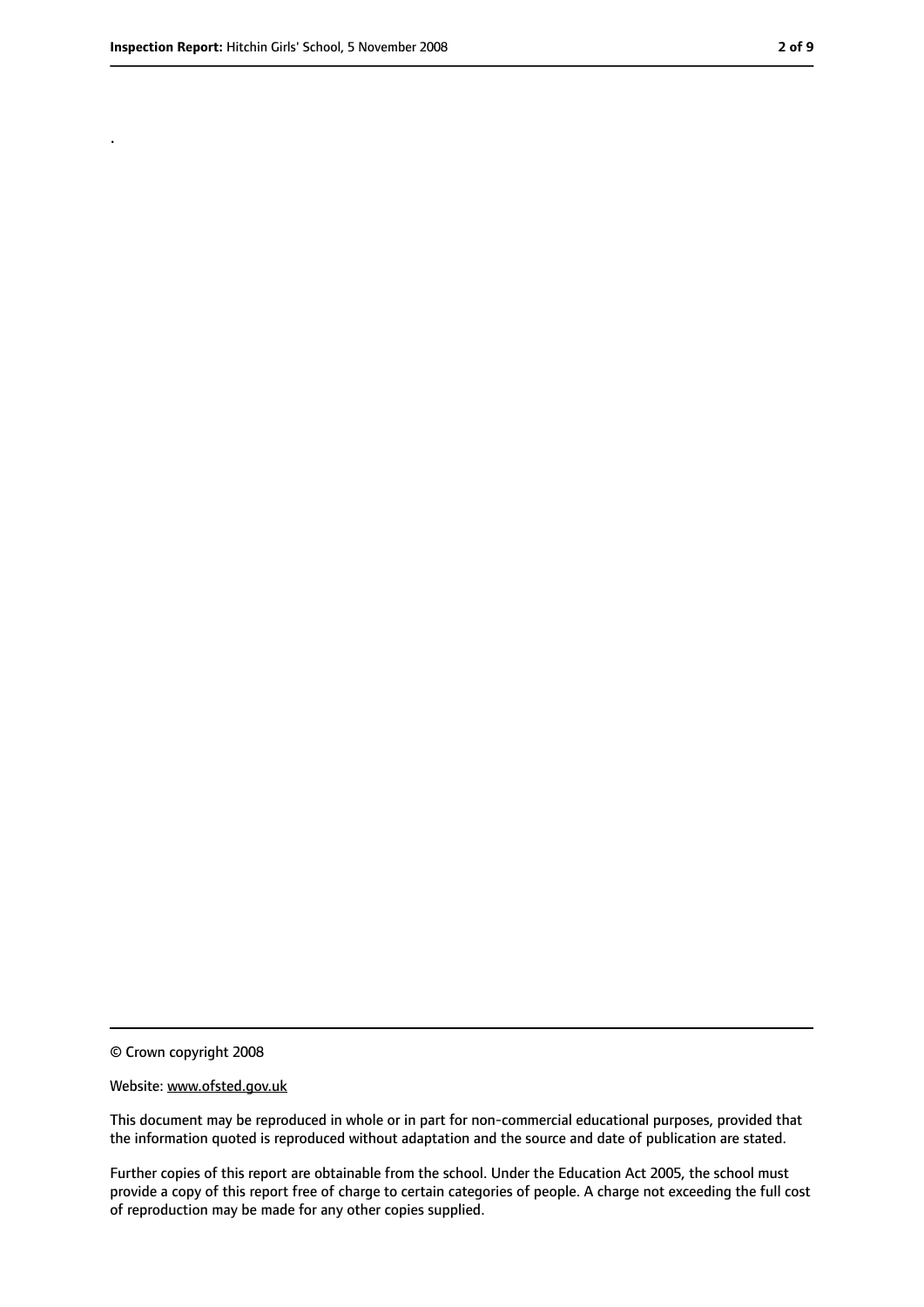## **Introduction**

The inspection was carried out by one of Her Majesty's Inspectors (HMI) and one Additional Inspector. HMI invited the school to nominate a senior manager to join the inspection team for all aspects of their work; the headteacher elected to take this opportunity herself.

Inspectors evaluated the overall effectiveness of the school and investigated the following issues: standards and achievement, the personal development of the students; and the quality of teaching and learning. Evidence was gathered from the school's data, students' work, lesson observations, meetings with school staff and students, the senior leadership team and governors. Other aspects of the school's work were not investigated in detail, but inspectors found no evidence to suggest that the school's own assessments, as given in its self-evaluation, were not justified, and these have been included where appropriate in this report.

## **Description of the school**

Larger than average and with a rising roll, the school contributes to a successful local sixth form partnership. The proportion of students from minority ethnic groups is average and the percentage of those who are learning English as an additional language is just below the national average. The catchment area includes the towns of Hitchin and Letchworth as well as a number of surrounding villages; social and economic variations are evident.

Attainment on entry to this non-selective girls' school is above average. The proportion of students with learning difficulties and/or disabilities or with a statement of special educational needs is below average. The proportion of students known to be eligible for free school meals is low. The school gained specialist science college status in 2004 and has since received national recognition in the following areas: Healthy Schools, Artsmark Silver, Sportsmark, the ICT Mark, and the Connexions Careers Education and Guidance award.

### **Key for inspection grades**

| Grade 1 | Outstanding  |
|---------|--------------|
| Grade 2 | Good         |
| Grade 3 | Satisfactory |
| Grade 4 | Inadequate   |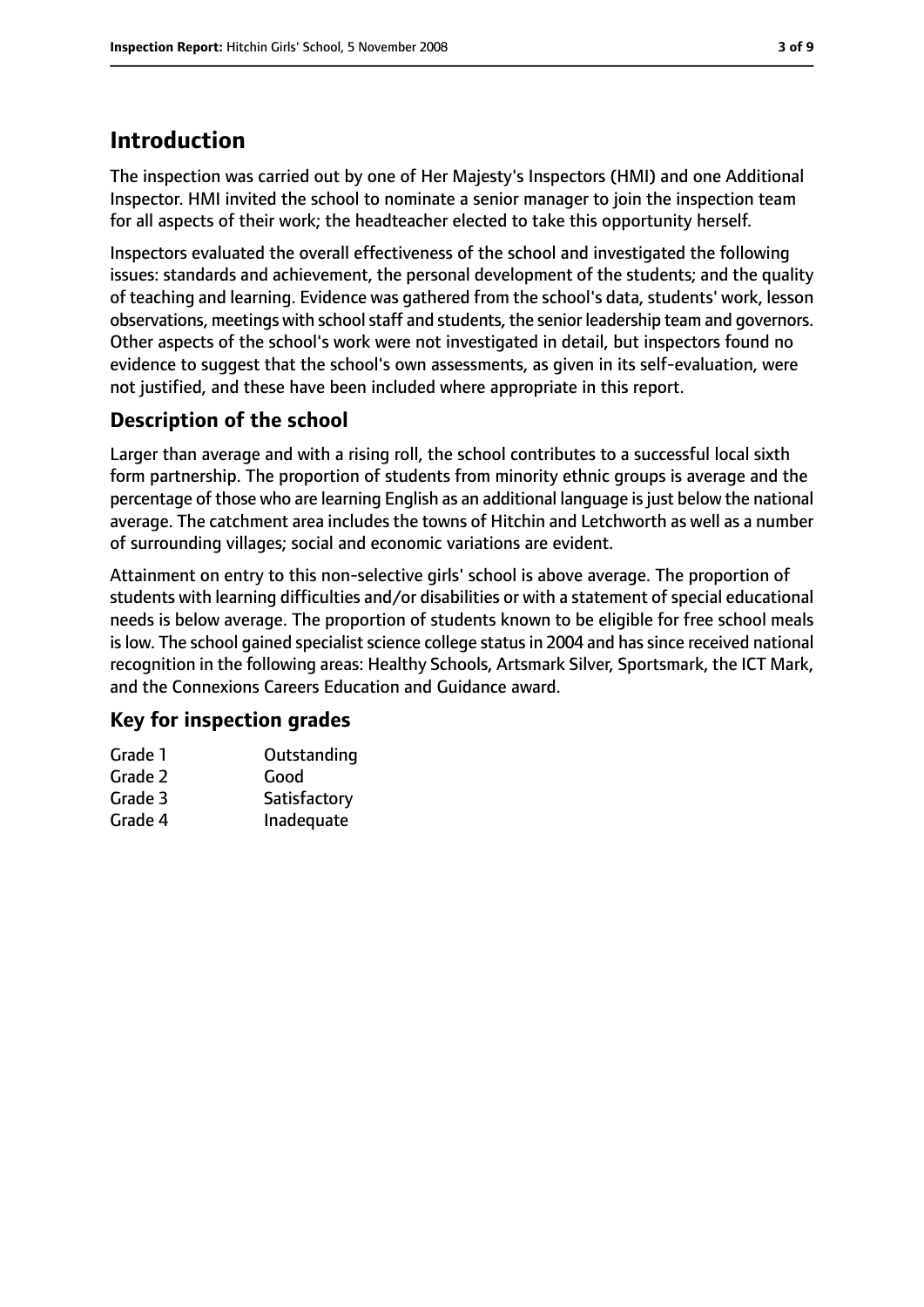## **Overall effectiveness of the school**

#### **Grade: 2**

This is a good school with outstanding features; a sixth form student summed up the views expressed by many of the girls when she offered this comment, 'The support, care and education you get here is fabulous - we are a family.'

The personal development of the students is outstanding; the manner in which the girls respond to the staff and show respect for one another is very positive. Behaviour is outstanding. The girls' attitudes to learning are excellent and they often display a maturity beyond their years. The students' spiritual, moral, social and cultural development is outstanding. The ethos of the school guides and influences the efforts of students, staff and governors. The school's promotion of community cohesion is outstanding with strengths in the students' understanding of the local, national and global dimensions. The school contributes significantly to the local extended services network.

The care, guidance and support the students receive is outstanding. The girls are very appreciative of the commitment shown by the staff who they note 'consistently do everything possible to support you'. The use of marking and assessment to inform teaching is good and academic mentoring is outstanding. Inspectors consistently observed small groups of staff and students engaged in animated subject or school community focused discussions. Procedures for safeguarding learners meet current government requirements.

Overall, achievement in the main school is good and standards are exceptionally high. The provisional results of the national testsin 2008 forstudents aged 14 in mathematics and science are likely to be well above the national average. The teacher assessment outcomes for English indicate similar high-level results.

Overall, the 2008 GCSE results are well above the national average. The proportion of girls who obtained the national benchmark five  $A^*$  to C grades that include English and mathematics was high, and increased by 10% to 83%. The school has been quick to identify that the most recent examination data indicates that, although the results secured by black and minority ethnic students were well above the national average, a group of students underachieved. Students with learning difficulties and/or disabilities made appropriate progress, although some students of average ability underachieved. However, 71% of students achieved nine higher grade GCSEs including English and mathematics, and one in four of the year group obtained nine A\*/A grade GCSEs including English and mathematics. The numbers of students performing well in science and mathematics, two of the key areas within the school'sspecialism, are rising significantly. Results in English, particularly English literature, and in food technology have been a consistent strength for some years. However, results in some subject areas are more inconsistent.

The impact of the school's specialist science status is evident in the improvement in standards and the deployment of modern teaching resources across the curriculum. Following agreement within the local consortia, the school has offered specialist science and mathematics support to many of the primary schools within the local area. This successful school occupies historic buildings and teaching spaces are not always fit for purpose; facilities for physical education are a key constraint.

The quality of teaching and learning is good with some outstanding practice. The monitoring and evaluation of teaching is robust with a strong focus on teaching. Members of the senior and middle management teams were invited to accompany HMI in the joint observation of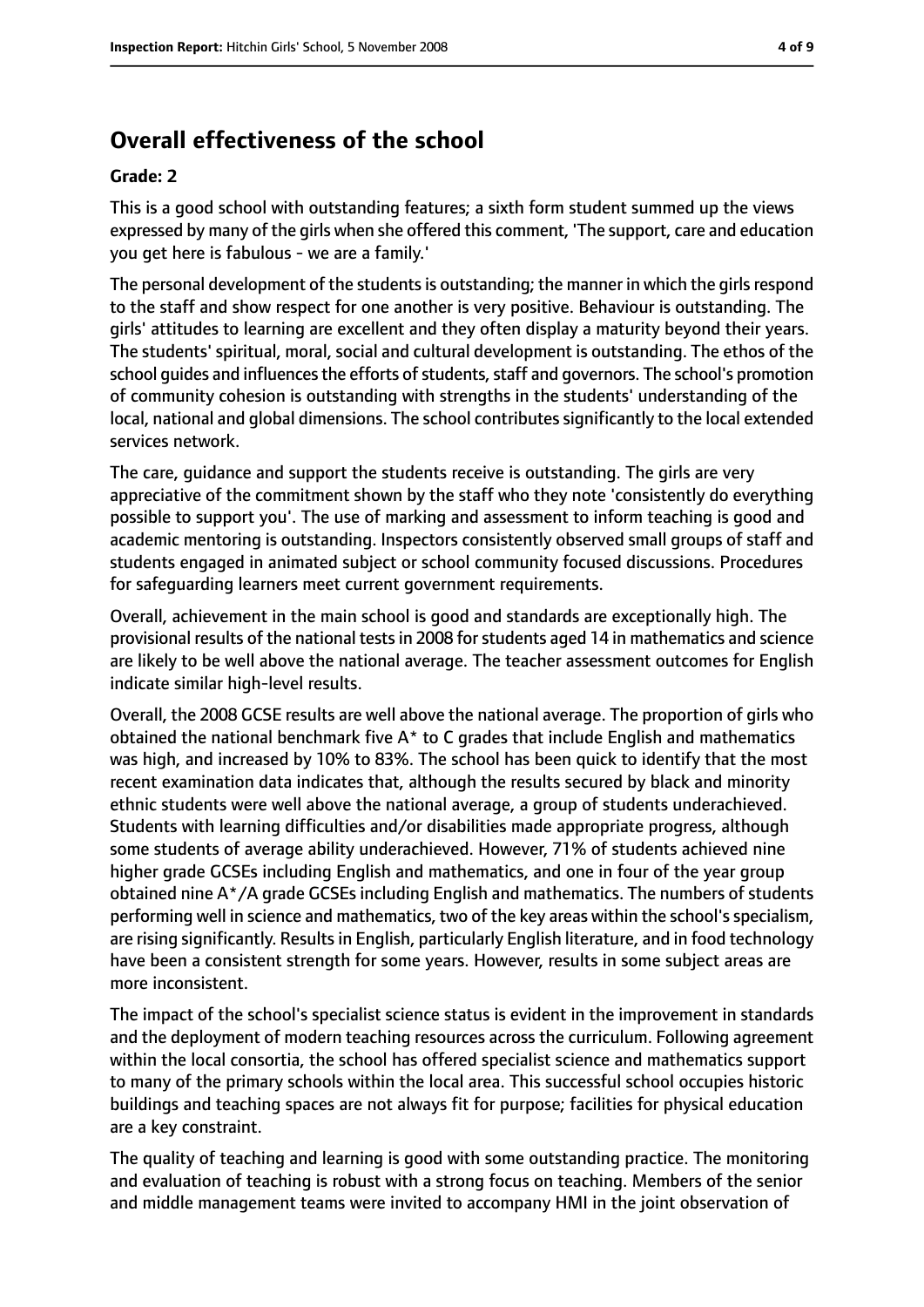teaching. The detailed analysis of learning, developed with inspectors, highlighted areas where the school's appraisal of the quality of learning can be further refined. The best lessons were well planned and engaged the students' attention at a number of different levels. Challenging questions and thoughtful practical activities were well paced. Teachers responded well to insightful and articulate comments from the students and good use was often made of homework. The formative comments and guidance provided by the best marking are very good.

Overall, curriculum provision is outstanding because of the wealth of opportunities developed through the local 14-19 consortia. However, in order to respond to the emerging requirements for secondary education, new courses are required in Key Stage 4 to equip students from this school with the key skills needed for the new diploma courses. Extra-curricular opportunities are outstanding; students were keen to comment that their opinions and ideas were valued and they were trusted to develop new ideas or run the well-established activities. Healthy lifestyles are the norm, the level of sporting participation and of competitive success is high and the quality of school catering was particularly impressive, winning plaudits from the students. The school prepares students for the next steps in their education very effectively.

Leadership and management are outstanding; they are good in all major respects and are exemplary in the promotion of the ethos of the school, the girl's academic success, the students' personal development and in the school's contribution to the community. Leaders and managers at every level provide clear direction. The restructured senior management team have raised standards in their first year and promote high quality care and education. Self-evaluation is accurate. The school's financial resources are effectively deployed; value for money is outstanding. Governance is outstanding; the care and attention to detail that was deployed in the recruitment of the recently appointed headteacher and other senior staff have proved very effective. Capacity to improve is outstanding.

### **Effectiveness of the sixth form**

#### **Grade: 2**

Outcomes at A level and AS level are well above the national average, however, results at AS level have been declining slowly for four years. Numbersin the sixth form are rising and retention rates are high. The sixth form curriculum is outstanding because of the strength of the local area partnership, where a free flow of 16-19 students is very well managed between three schools and the local college. Sixth form teaching is effective and students were effusive in their praise for the care, welfare and academic guidance they receive from sixth form staff, notably so in the context of university entrance requirements. The new director of sixth form provides outstanding leadership and is conducting a well considered evaluation with the headteacher of the Key Stage 4 transition issues which are being highlighted by the AS outcomes. The outstanding behaviour and personal development of the students noted in the main school report owes much to the mature example and contribution of the sixth form students to whom the younger students respond very positively.

#### **What the school should do to improve further**

- Refine the monitoring and evaluation of provision to provide a greater focus on the quality of learning.
- Continue to develop the range of curriculum opportunities in the main school.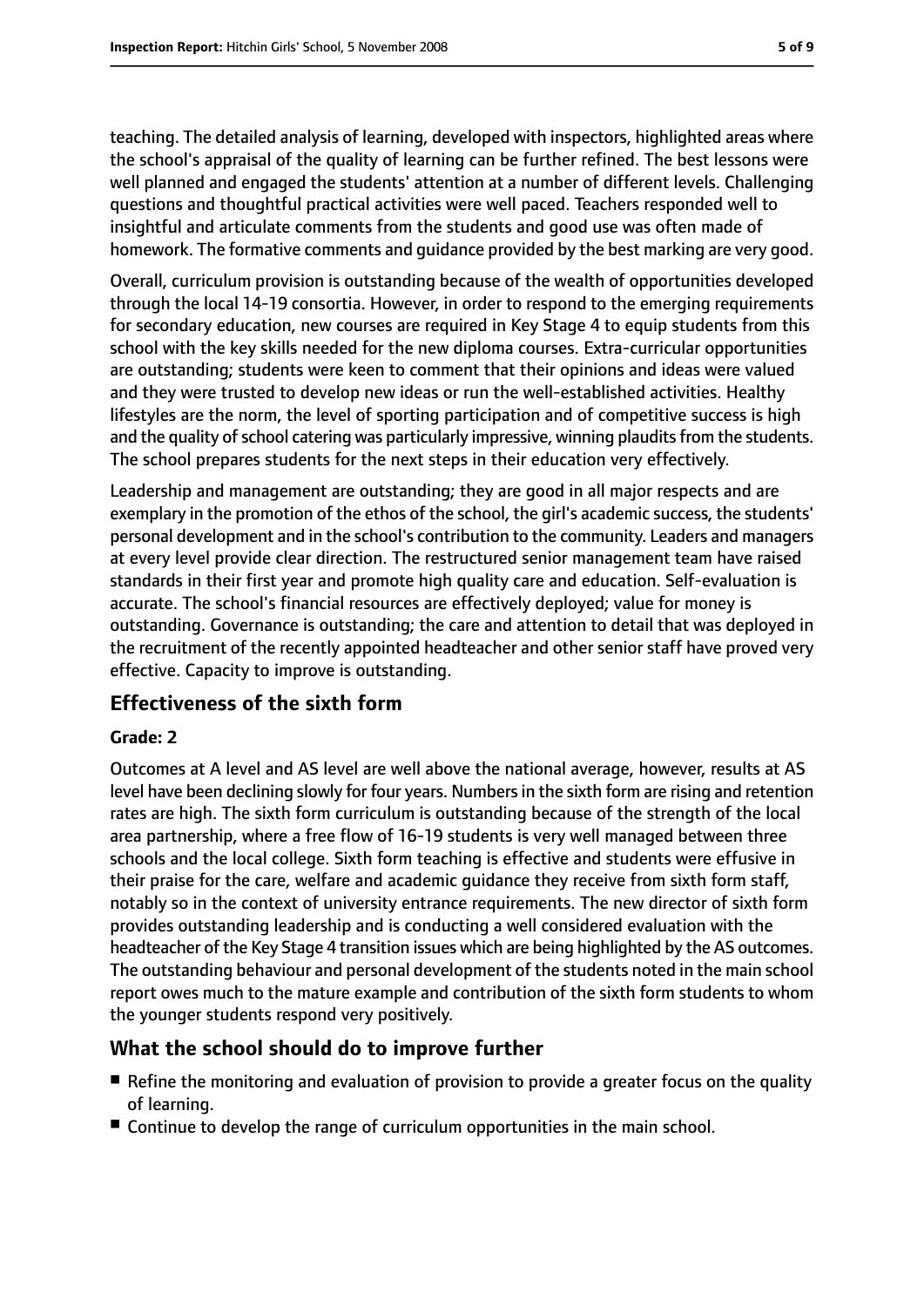**Any complaints about the inspection or the report should be made following the procedures set out in the guidance 'Complaints about school inspection', which is available from Ofsted's website: www.ofsted.gov.uk.**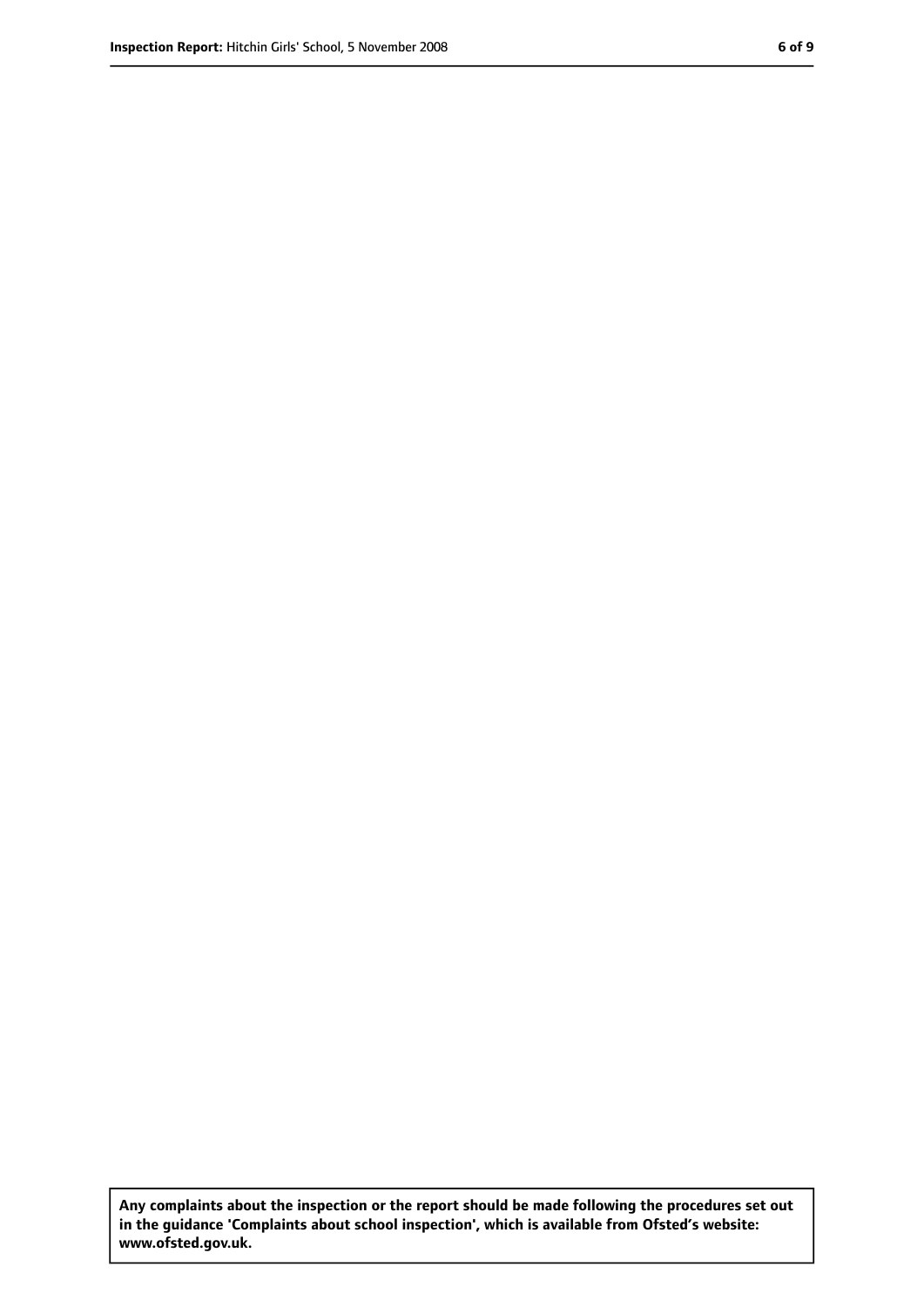# **Inspection judgements**

| Key to judgements: grade 1 is outstanding, grade 2 good, grade 3 | <b>School</b><br><b>Overall</b> | $16-19$ |
|------------------------------------------------------------------|---------------------------------|---------|
| satisfactory, and grade 4 inadequate                             |                                 |         |

#### **Overall effectiveness**

| How effective, efficient and inclusive is the provision of<br>education, integrated care and any extended services in<br>meeting the needs of learners? |     |     |
|---------------------------------------------------------------------------------------------------------------------------------------------------------|-----|-----|
| Effective steps have been taken to promote improvement since<br>the last inspection                                                                     | Yes | Yes |
| How well does the school work in partnership with others to<br>promote learners' well being?                                                            |     |     |
| The capacity to make any necessary improvements                                                                                                         |     |     |

#### **Achievement and standards**

| How well do learners achieve?                                                                               |  |
|-------------------------------------------------------------------------------------------------------------|--|
| The standards <sup>1</sup> reached by learners                                                              |  |
| How well learners make progress, taking account of any<br>significant variations between groups of learners |  |
| How well learners with learning difficulties and/or disabilities<br>make progress                           |  |

### **Annex A**

<sup>&</sup>lt;sup>1</sup>Grade 1 - Exceptionally and consistently high; Grade 2 - Generally above average with none significantly below average; Grade 3 - Broadly average to below average; Grade 4 - Exceptionally low.

 $^{2}$ IE - denotes that insufficient evidence was available to inspectors for a judgement to be made.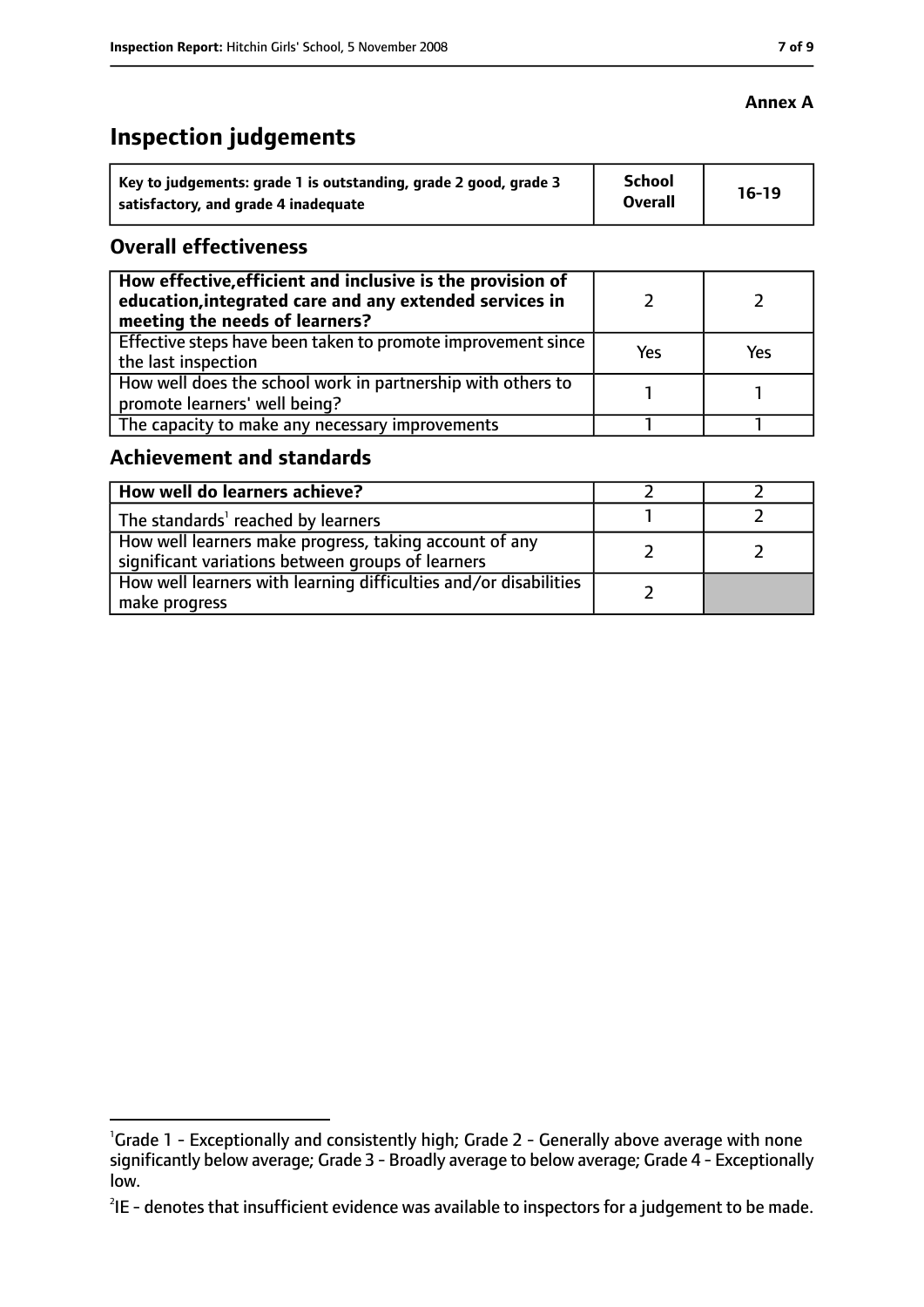## **Personal development and well-being**

| How good are the overall personal development and<br>well-being of the learners?                                 |  |
|------------------------------------------------------------------------------------------------------------------|--|
| The extent of learners' spiritual, moral, social and cultural<br>development                                     |  |
| The extent to which learners adopt healthy lifestyles                                                            |  |
| The extent to which learners adopt safe practices                                                                |  |
| The extent to which learners enjoy their education                                                               |  |
| The attendance of learners                                                                                       |  |
| The behaviour of learners                                                                                        |  |
| The extent to which learners make a positive contribution to<br>the community                                    |  |
| How well learners develop workplace and other skills that will<br>contribute to their future economic well-being |  |

# **The quality of provision**

| $\mid$ How effective are teaching and learning in meeting the<br>full range of learners' needs?       | $IE^2$ |
|-------------------------------------------------------------------------------------------------------|--------|
| How well do the curriculum and other activities meet the range<br>of needs and interests of learners? |        |
| How well are learners cared for, quided and supported?                                                |        |

# **Leadership and management**

| How effective are leadership and management in raising<br>achievement and supporting all learners? |               |     |
|----------------------------------------------------------------------------------------------------|---------------|-----|
| How effectively leaders and managers at all levels set clear                                       |               |     |
| direction leading to improvement and promote high quality of<br>care and education                 | $\mathcal{L}$ |     |
| How effectively leaders and managers use challenging targets                                       |               |     |
| to raise standards                                                                                 |               |     |
| The effectiveness of the school's self-evaluation                                                  | $\mathcal{P}$ |     |
| How well equality of opportunity is promoted and discrimination                                    | $\mathcal{P}$ |     |
| eliminated                                                                                         |               |     |
| How well does the school contribute to community cohesion?                                         |               |     |
| How effectively and efficiently resources, including staff, are                                    |               |     |
| deployed to achieve value for money                                                                |               |     |
| The extent to which governors and other supervisory boards                                         |               |     |
| discharge their responsibilities                                                                   |               |     |
| Do procedures for safeguarding learners meet current                                               | Yes           | Yes |
| qovernment requirements?                                                                           |               |     |
| Does this school require special measures?                                                         | No            |     |
| Does this school require a notice to improve?                                                      | No            |     |